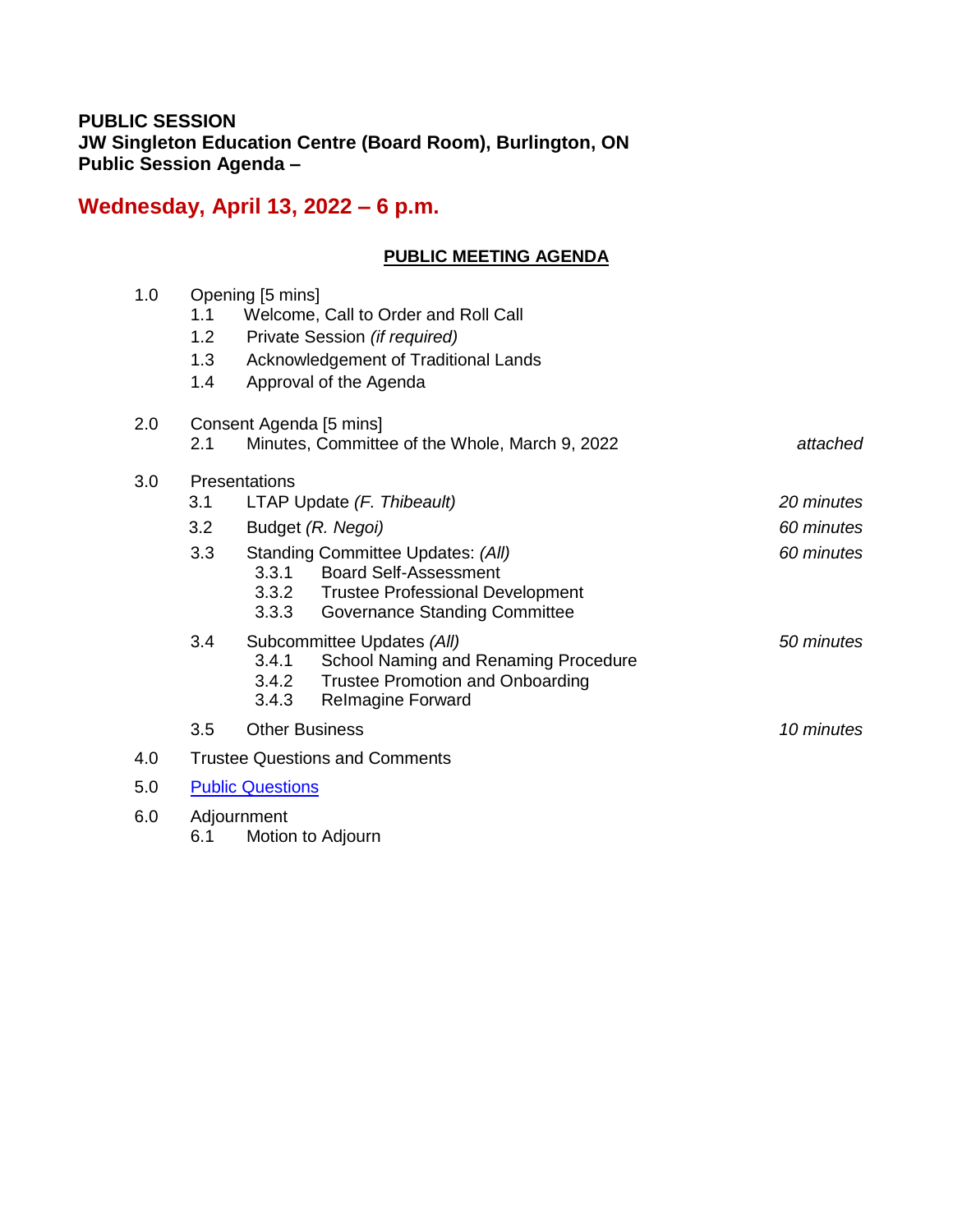## **Halton District School Board**

## **COMMITTEE OF THE WHOLE PUBLIC SESSION**

JW Singleton Education Centre, 2050 Guelph Line, Burlington, ON **Wednesday, March 9, 2022 – 6 p.m.**

#### **MINUTES**

#### Present: K. Amos, A. Collard, D. Danielli, T. Ehl Harrison, H. Gerrits (late), J. Gray, A. Grebenc, J. Oliver, T. Rocha, M. Shuttleworth, L. Reynolds

## 1. Opening

#### *Welcome, Call to Order*

T. Ehl Harrison called the meeting to order at 6 p.m.

#### *Attendance and Roll Call*

T. Ehl Harrison conducted roll call amongst Trustees.

#### *Acknowledgement of the Land*

D. Danielli honoured Halton's rich history and modern traditions of many First Nations and Métis. On behalf of the Board, acknowledgement and thanks was given to the Mississaugas of the Credit First Nation for sharing their traditional territory.

#### 2. Consent Agenda Items

#### *Approval of the Agenda*

An amendment was proposed to move the Student Led Motions item to 3.2, and other items shifted down as appropriate. On a motion from J. Oliver, the amended agenda for March 9, 2022 was approved by consensus.

#### *Approval of the Minutes*

On a motion from J. Gray, the February 9, 2022 minutes were approved by consensus.

#### *Order Paper*

T. Ehl Harrison called attention to the Order Paper.

#### 3. Presentations

3.1 *[Trustee Determination and Distribution](https://drive.google.com/file/d/1CEb8sirpC9xTuGmk7GDMUWOz1D9STqEq/view?usp=sharing)*

F. Thibeault with R. Negoi and legal counsel Brad Teichman, spoke to this matter, soliciting trustee input before the matter returns to the Board on March 23.

3.2 *Student Trustee-Led Motions*

K. Bao and V. Widylankara spoke to this matter, highlighting the issue of moving and seconding motions would be an asset to the scope of student trustee responsibilities. The Student Trustees highlighted Boards in Ontario that have had their Chairs write a letter to the Minister of Education requesting this.

3.3 *LTAP Update*

F. Thibeault provided an overview regarding the Long-Term Accommodation Plan, and responded to trustee questions.

3.4 *Admin Procedure: [Child Abuse Reporting Procedure](https://drive.google.com/file/d/1oBp6bKIdOP1RFoE7ZijC0l6hBHwl6RbO/view?usp=sharing)* S. Taha highlighted the changes proposed for the Admin Procedure and responded to trustee questions.

H. Gerrits joined the meeting at 7:50 p.m.

- 3.5 *Board Self-Assessment Session* A. Grebenc, D. Danielli, M. Shuttleworth and T. Ehl Harrison facilitated a discussion regarding the self-assessment initiative for the Board
- 3.6 *Standing Committee Updates* 3.5.1 Governance/By-law T. Rocha provided an overview of work done by the committee and proposed changes.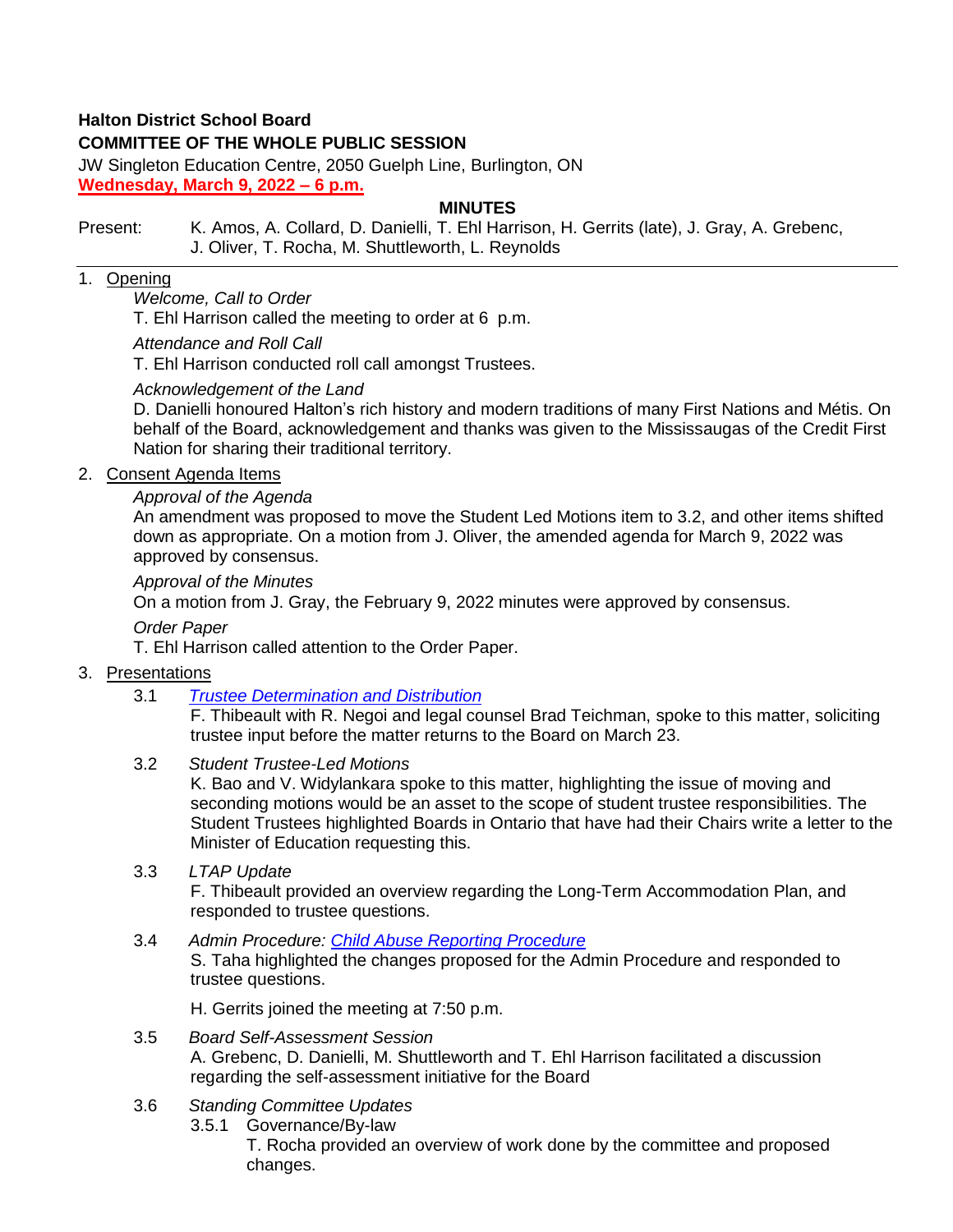- 3.5.2 Board Self-Assessment This work had been done earlier in the agenda.
- 3.5.3 Trustee Professional Development There was no update.
- 3.7 *Sub-Committee Updates*
	- 3.7.1 [School Naming and Renaming Procedure](https://drive.google.com/file/d/1BjjrpWBdUKDHj478SJ-KRvbolEfmcvL3/view?usp=sharing) A. Grebenc indicated this had gone to the Board, and has been sent to legal for review.
	- 3.7.2 [Trustee Promotion and Onboarding](https://drive.google.com/file/d/1Mutbw3FFIz_BjmVTLfzxfxVEmP9I1eNL/view?usp=sharing) A. Grebenc highlighted work being done.
	- 3.7.3 ReImagine Forward T. Ehl Harrison briefly highlighted actions taken by the committee.
- 3.8 *Other Business*

A. Grebenc asked for information regarding today's Ministry announcement regarding changes to the province's protocols on Covid, and the impact to schools.

V. Widylankara asked if a return to in-person meetings were likely to occur in the near future.

C. Ennis commented on plans to conduct a closer review of the Ministry memo, with an update to the Board.

#### 4 Trustee Questions and Comments

J. Gray commented on tomorrow's launch of a report from Parents of Black Children.

V. Widylankara asked if a return to in-person meetings were likely to occur in the near future.

A. Collard asked for information about the staffing of libraries. C. Ennis responding libraries are not closing, with staff still responding to student needs.

D. Danielli also asked for clarification between a teacher librarian and a library technician, and the impact to schools.

5 Public Questions

There were no public questions submitted.

6 Adjournment

The Committee adjourned at 10:04 p.m. as the agenda had been exhausted.

*G. Gortmaker, Recorder*